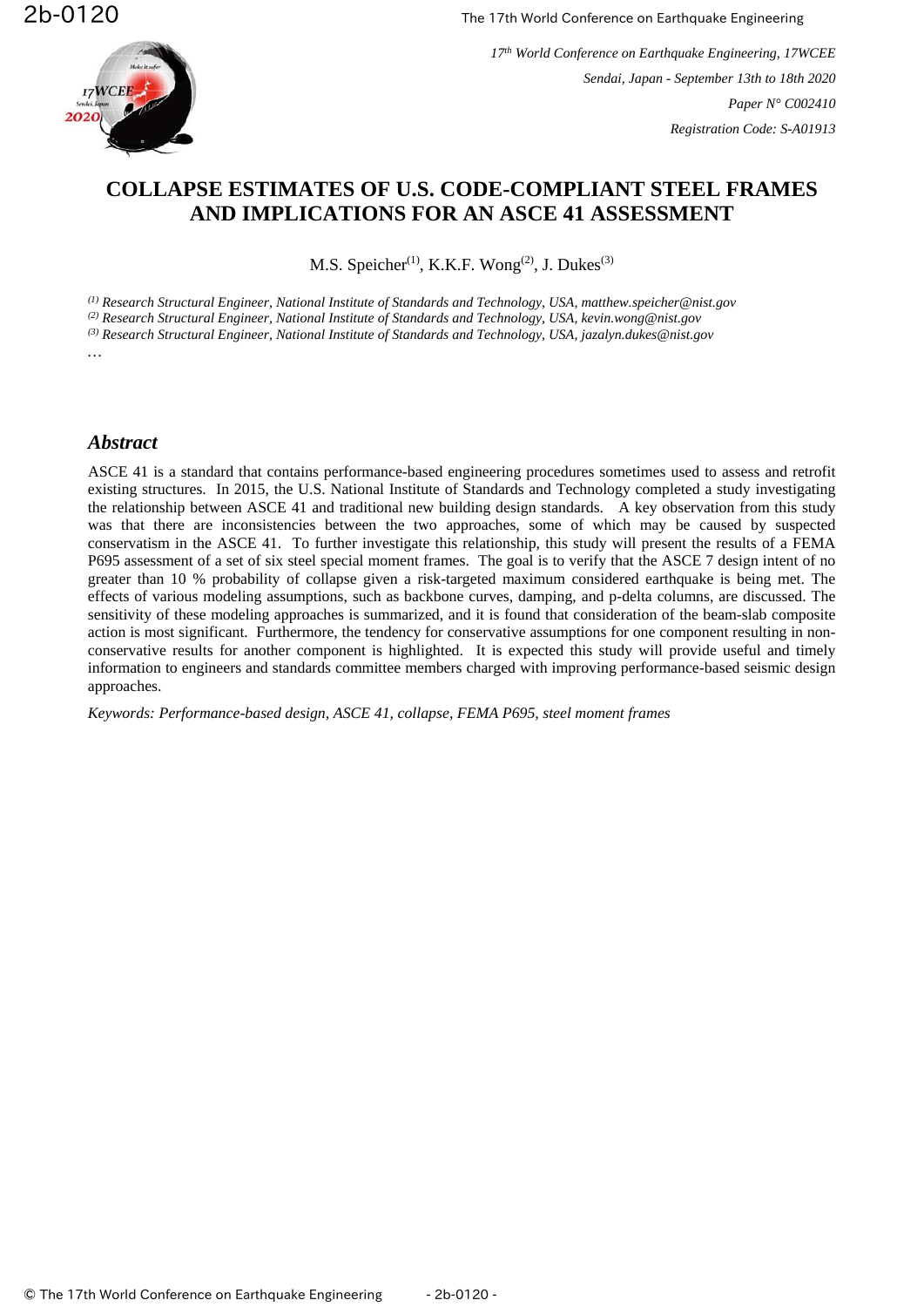

*17th World Conference on Earthquake Engineering, 17WCEE Sendai, Japan - September 13th to 18th 2020*

#### **1. Introduction**

One general goal of performance-based seismic design is to allow an engineer to make design decisions outside the typically prescriptive requirements of traditional building codes and standards. In theory, this gives the engineer freedom to make creative and/or efficient choices that produce a well-performing and cost-effective structure. Currently in the U.S., the American Society of Civil Engineers (ASCE) standard 41 titled *Seismic Evaluation and Retrofit of Existing Buildings* is the consensus document used for both assessment of existing buildings and alternative, performance-based design of new buildings [1]. This standard is often simply referred to as ASCE 41. In contrast, most new buildings are constructed using design procedures from ASCE 7, *Minimum Design Loads and Associated Criteria for Buildings and other Structures* [2] and associated materials specific specifications such as the American Institute of Steel Construction (AISC) publication 360 titled *Specification for Structural Steel Buildings* [3] and publication 341 titled *Seismic Provisions for Structural Steel Buildings* [4].

Given these different available approaches for the design of new buildings, researchers at the National Institute of Standards and Technology (NIST) conducted a study investigating the relationship between ASCE 41 and the corresponding new building standards/specifications. The findings of the NIST investigation were published in a comprehensive series of reports [5-7] and journal papers [8-11] over the last several years. An over-arching conclusion from the NIST investigation is that ASCE 41 tends to be overly-conservative and new provisions should be considered to better align ASCE 41 with new building standards/specification. However, the authors noted even though their study showed, in many cases, a building designed with the current conventional standards and specifications would fail an ASCE 41 assessment, there is reason to question whether this is, in fact, a misleading conclusion. In other words, though the buildings were properly designed to meet or exceed the requirements of ASCE 7, AISC 360, and AISC 341, there is no guarantee the building would actually meet the performance intent of the building code, which is a no greater than 10 % probability of collapse given a risk-targeted "maximum considered earthquake."

Therefore, this paper investigates the NIST-designed special moment frames to more fullycontextualize the conclusions made in previous studies. This is done using a rigorous methodology established by the Federal Emergency Management Agency (FEMA) publication P695 titled *Quantification of Building Seismic Performance Factors* [12]. To quantify the performance, FEMA P695 provides an approach that incrementally increases the earthquake intensity to determine a structure's collapse behavior. This process is repeated for a set of 44 earthquake records (22 pairs), and then the distribution of collapses is plotted relative to intensity measure to create a lognormal cumulative distribution function know as a fragility curve. The basis of this methodology is commonly referred to as incremental dynamic analysis (IDA). To facilitate efficient deployment of IDA, new nonlinear building models are created in OpenSees [13]. The OpenSees models also allow the use of current state-of-the-art nonlinear degradation models, which are important when considering collapse-level shaking.

### **2. Methodology**

The suite of archetype steel buildings come from Harris and Speicher [5]. These buildings have a special moment frame (SMF) in the east-west direction and a special concentrically braced frame in the north-south direction. As mentioned previously, only the special moment frames are investigated in this study. For each building height, the frames were designed using the equivalent lateral force (ELF) procedure and the modal response spectrum analysis (RSA) procedure. [Fig.](#page-3-0) 1 gives the general floor framing layout. [Fig.](#page-4-0) 2 gives the member sizes for the moment frames, including the reduced beam section (RBS) dimensions. The floors are assumed to be composite slabs with 5 in (12.7 cm.) concrete slab. The stiffness of the slab is considered for both the design and assessment of the building, but composite-slab interaction is not considered when modeling the beam hinges for the baseline analysis. The effects of composite slab interaction are discussed in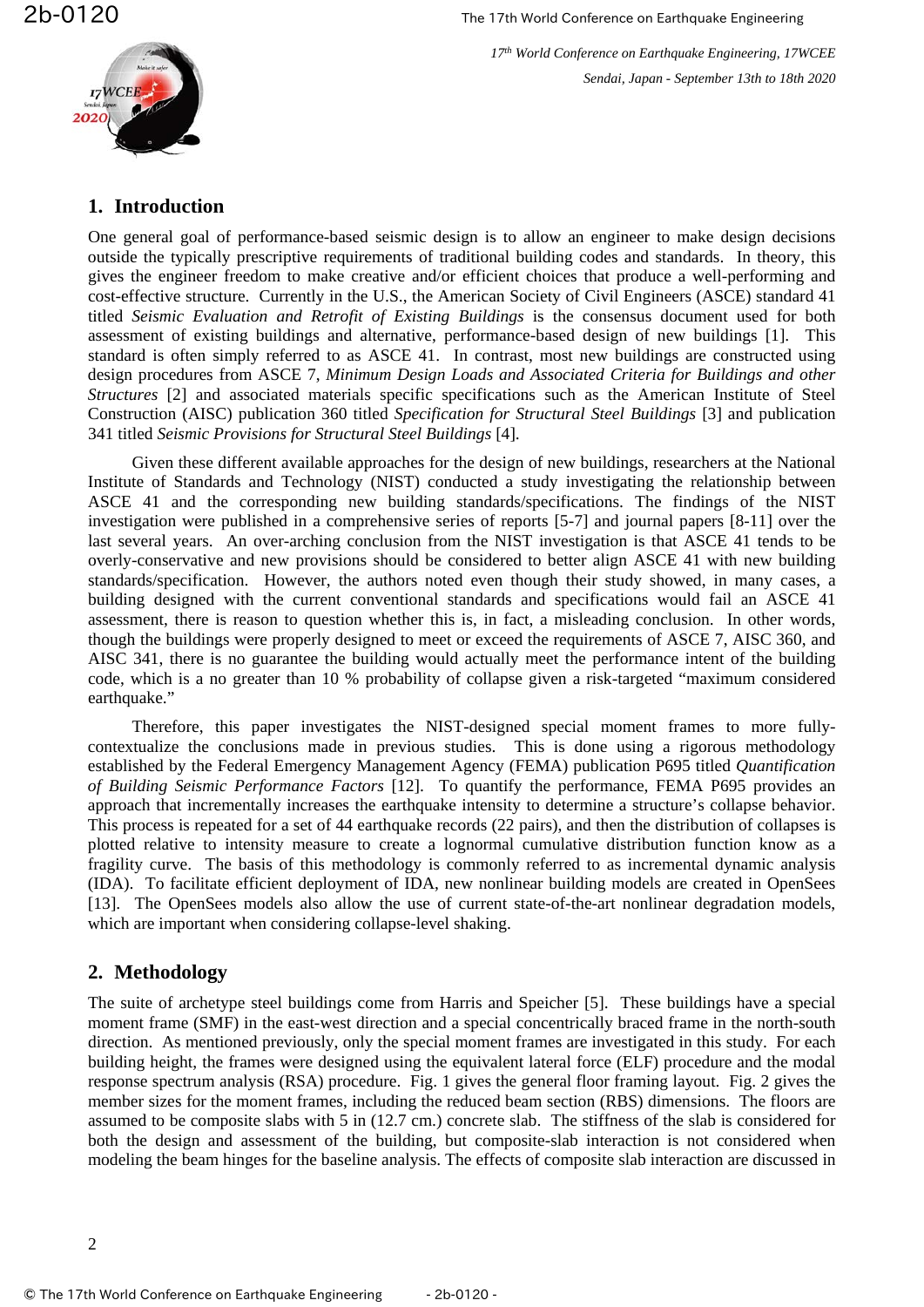

the follow-on NIST report related to this work [14]. The wide-flange sections are assumed to be A992 Grade 50 steel. Further design details can be found in Harris and Speicher [5].

Details of the nonlinear models used are shown in [Fig.](#page-5-0) 3. The models used in Harris and Speicher [5] were created in Perform-3D [15]. Given the computational expense of running IDA, the three-dimensional Perform-3D models were converted into two-dimensional OpenSees models. This was advantageous both in terms of efficiency and enabling the use of nonlinear deterioration models that reflect state-of-the-art research. A rigorous comparison between the three-dimensional Perform-3D model and the two-dimensional OpenSees model and the results show reasonable agreement (see [14] for full details).

The moment frames have reduced beam section (RBS) connections with stiffness defined using a prismatic cross-section over the length of the RBS (length *b* in [Fig.](#page-5-0) 3). The width of the RBS was approximated as the actual RBS width at *b*/3 away from the center of the RBS. A nonlinear rotational spring was placed at center of the RBS and was assigned a stiffness of 10 times that of the unreduced beam. Since this spring is in series with the elastic beam elements, the elastic beam stiffness was increased to give an overall beam (including the RBS and nonlinear spring) stiffness equal to that without the nonlinear spring (see [14] Appendix D for further discussion). The nonlinear spring was assigned the modified Ibarra Medina Krawinkler (IMK) model which uses the OpenSees Bilin material model. The force-deformation parameters followed recommendations from Lignos and Krawinkler [16].

For the columns, nonlinear springs were placed half the depth of the column  $(d / 2)$  away from the face of the beam. These nonlinear springs followed the same approach as the beams. The force-deformation parameters followed the recommendations from NIST [17] using a monotonic backbone plus accompanying degradation. At the intersection of each beam and column, the panel zones were modeled explicitly using an approach outlined by Krawinkler [18] – which includes a set of "rigid" elements with pinned connections tied together with nonlinear rotational spring in one corner. The spring parameters were based on fundamental mechanics. Though the column splice was designed at 4 ft (1.2 m) above the beam-to-column joint, this was ignored in the model.

To account for the gravity frame in the model, a P-delta column is added and connected to the moment frame with rigid links at each story. The moment of inertia of the P-delta column was taken as tributary sum of the moment of inertias of the gravity and SCBF columns to account for the stiffening effect of the frame outside of the SMF. For simplicity, the P-delta column was assumed elastic along the height of the building. Additionally, the nonlinear models are given 3 % modal damping for all modes and 0.3 % stiffness proportional damping to damp out spurious higher modes. This damping selection aligns the OpenSees models with the models used in Perform-3D by Harris and Speicher [5].

IDA was performed to determine each frame's collapse fragility. The IDA followed guidelines set forth in FEMA P695. A suite of 44 ground motion records (22 pairs) were used in the IDA, which are referred to as the "far-field" set in FEMA P695. The intensity measure used for the IDA is the median spectral acceleration of the earthquake suite at the fundamental period of the building, *CuTa*. Collapse is defined as any story drift exceeding 7.5 % or when the analysis failed to converge.

To determine the fragility curve from the IDA results, the probability of collapse at intensity measure x,  $P(C | IM = x)$ , can be calculated in Eq. (1) as follows:

$$
P(C \mid IM = x) = \Phi\left(\frac{\ln\left(x/\theta\right)}{\beta}\right) \tag{1}
$$

where the normal cumulative distribution function (CDF) is denoted by  $\Phi$ , the median of the fragility function is denoted by *θ*, and the standard deviation of ln(*IM*) is denoted by *β*. Eqs. (2) and (3) show the formulation of the fragility function estimators (designated with the "hat" marking) over *n* number of earthquakes, which are method of moments estimators of a normal distribution [19].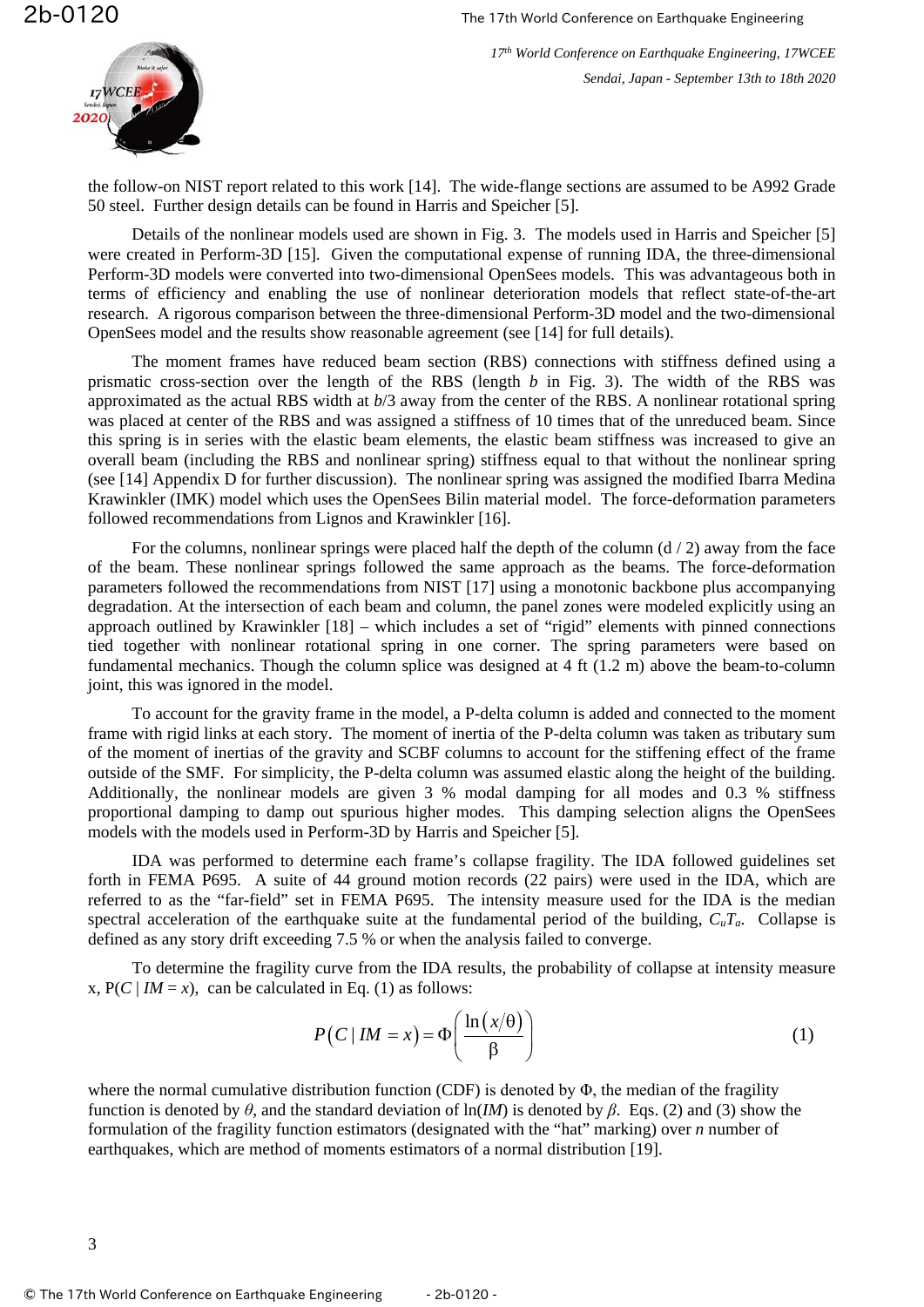

*17th World Conference on Earthquake Engineering, 17WCEE Sendai, Japan - September 13th to 18th 2020*

$$
\ln \hat{\theta} = \frac{1}{n} \sum_{i=1}^{n} \ln \left( I M_i \right) \tag{2}
$$

$$
\hat{\beta} = \sqrt{\frac{1}{n-1} \sum_{i=1}^{n} \left( \ln \left( I M_i / \hat{\theta} \right) \right)^2}
$$
\n(3)

The analyses were performed in part using the parallel version of OpenSees, OpenSeesMP, on the Extreme Science and Engineering Discovery Environment (XSEDE) platform [20] and on local NIST computers.

After the IDA is completed, collapse margin ratios (CMRs) can be determined directly from the fragility curves. The intensity measure of interest,  $S_T$ , is defined as the median spectral acceleration of the record set at period *T*. The *CMR* is calculated as follows:

$$
CMR = \frac{\hat{S}_{CT}}{S_{MT}}
$$
\n(4)

where  $\hat{S}_{CT}$  is the median collapse intensity (i.e., the value of  $S_T$  that results in 50 % of the ground motions causing collapse) and  $S_{MT}$  is the value of the MCE<sub>R</sub> spectrum at period *T*.



<span id="page-3-0"></span>Fig. 1 – Typical building floor plan showing the structural framing layout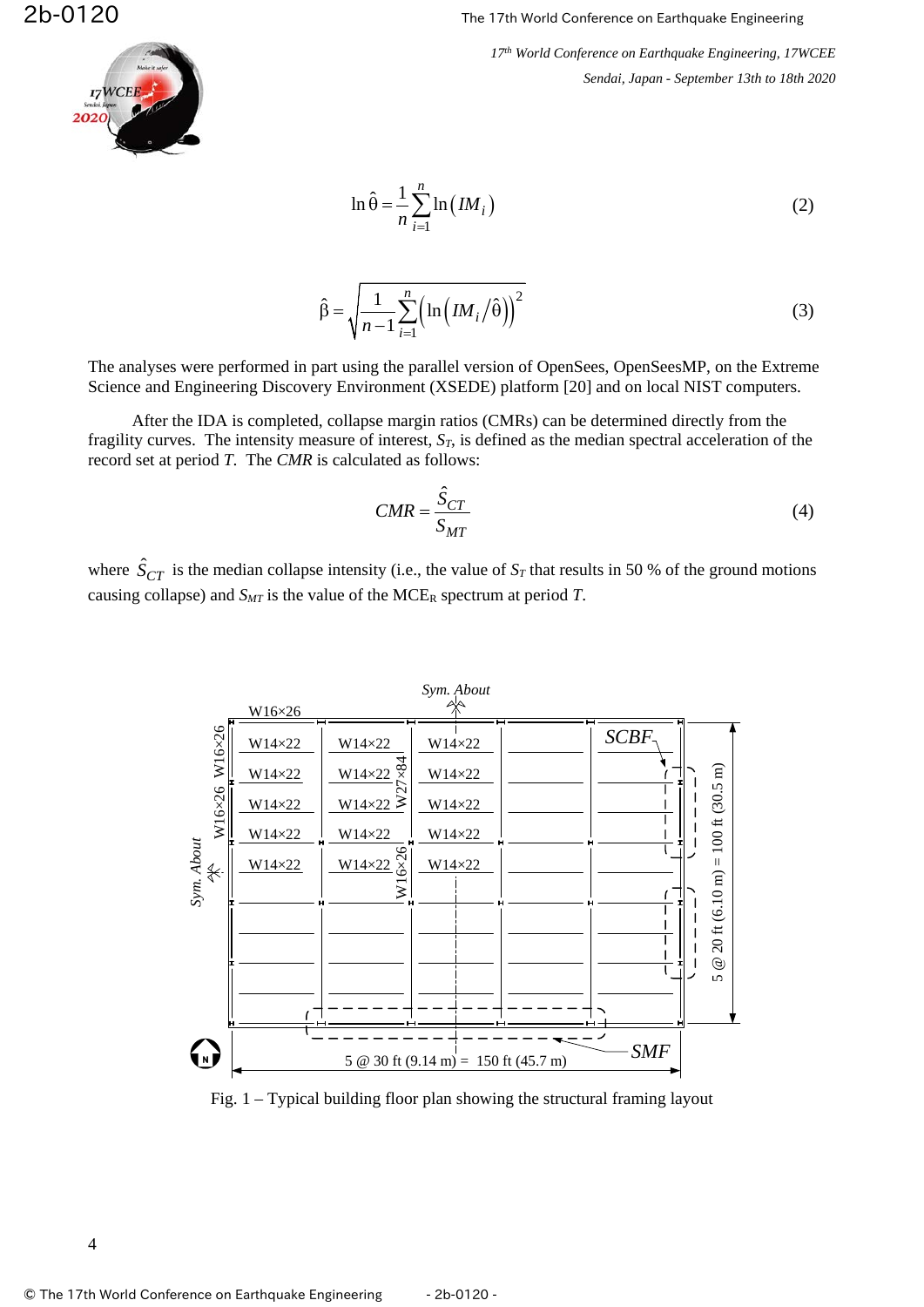17WCEE

2020

*17th World Conference on Earthquake Engineering, 17WCEE Sendai, Japan - September 13th to 18th 2020*



<span id="page-4-0"></span>Fig. 2 – The six SMF designs investigated in this study [14]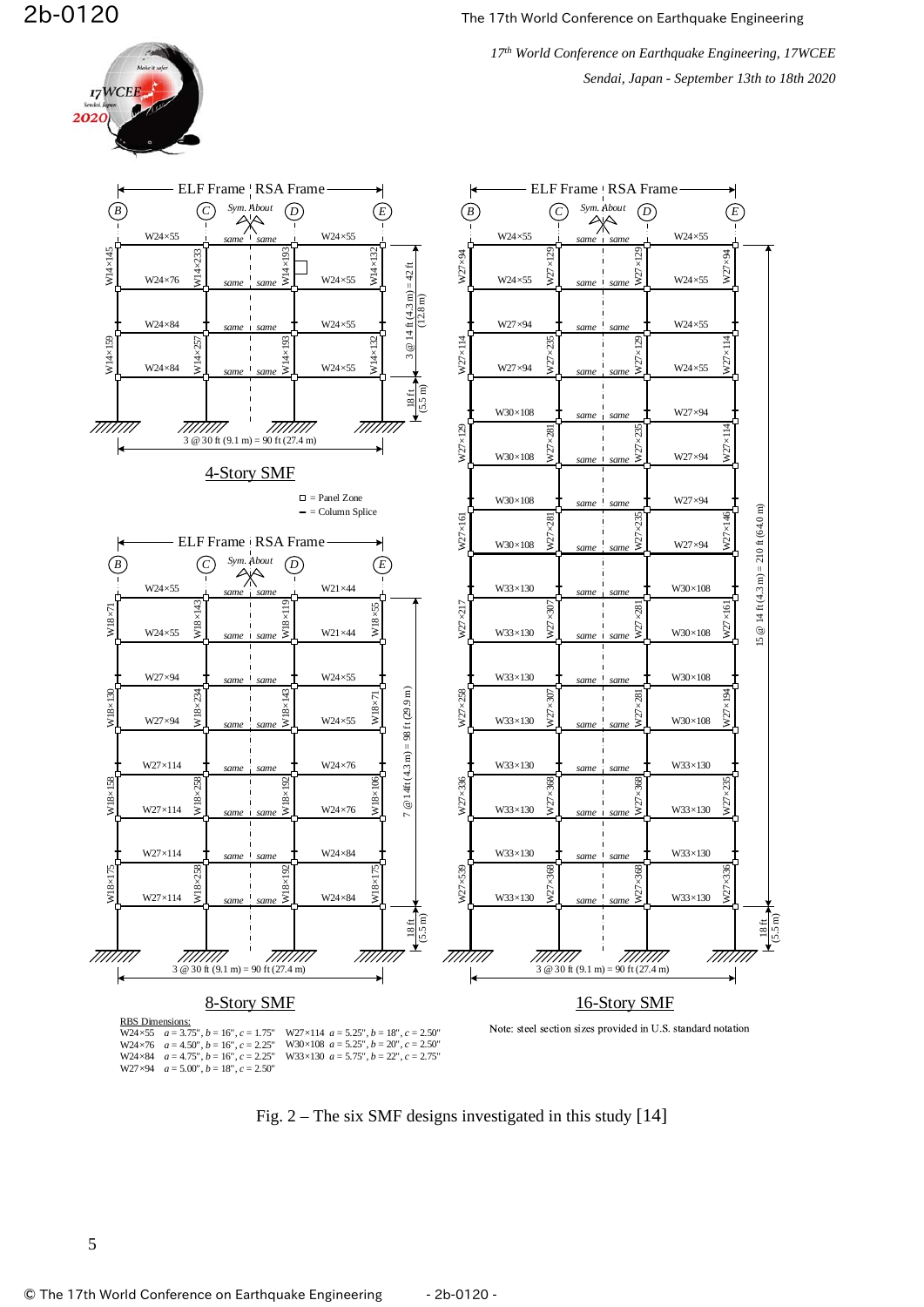17WCEE

2b-0120 The 17th World Conference on Earthquake Engineering

*17th World Conference on Earthquake Engineering, 17WCEE Sendai, Japan - September 13th to 18th 2020*



Fig. 3 – OpenSees modeling details for the special moment frames

# <span id="page-5-0"></span>**3. Results**

The results of the IDA are shown in terms of maximum story drift ratio versus normalized intensity measure  $S_T$  /  $S_{\text{MT}}$  and in terms of a fitted cumulative distribution function. [Fig.](#page-6-0) 4 shows the IDA curves for the 4, 8, and 16-story ELF and RSA-designed frames. The IDA curves illustrate the progression of nonlinear response as the intensity of each earthquake is increased. Recall that the intensity measure,  $S_T$ , is the median spectral acceleration of the suite of earthquakes, not the spectral acceleration for any individual earthquake. [Fig.](#page-7-0) 5 shows the fragility curves for the 4, 8, and 16-story ELF and RSA-designed frames. Since  $S_{MT}$  is the spectral acceleration at the *MCE<sub>R</sub>* level, it can be quickly deduced what the probability of collapse is given an *MCER*. However, spectral shape and other variability has not yet been accounted for, which is necessary to complete the FEMA P695 process. Therefore, the median spectral acceleration (P(Collapse)  $= 0.5$ ) is the value determined from the fragility curve; this value is referred to as the collapse margin ratio, *CMR*.

### **4. Discussion**

To complete the FEMA P695 assessment, the *CMR* from [Fig.](#page-7-0) 5 needs to be adjusted to account for the frequency content of the earthquake. The period-based ductility factor,  $\mu_T$ , considers the period elongation caused by yielding in the structure. The  $\mu$ <sub>*T*</sub>, is obtained from pushover plots presented in [14]. The spectral shape factor, *SSF*, then uses the  $\mu_T$  and accounts for the difference between the frequency content of rare ground motions versus less rare ground motions. Finally, the adjusted collapse margin ratio, *ACMR*, can be calculated as follows in Eq. [\(5\)](#page-5-1):

<span id="page-5-1"></span>
$$
ACMR = SSF \times CMR \tag{5}
$$

The *ACMR* is then compared to an acceptable collapse margin ratio, given the desired collapse probability target and the total system uncertainty. The total system uncertainty values are largely based on judgement and explained in FEMA P695. The total collapse uncertainty,  $\beta_{\text{TOT}}$ , is calculated using the square-root-ofthe-sum-of-the-squares (SRSS) of the (1) the record-to-record uncertainty,  $\beta_{\text{RTR}}$ , (2) the design requirementsrelated collapse uncertainty,  $\beta_{DR}$ , (3) the test data-related uncertainty,  $\beta_{TD}$ , and (4) the modeling-related uncertainty,  $\beta_{MDL}$ . For  $\beta_{RTR}$ , a fixed value of 0.40 is assumed because FEMA P695 states that this is appropriate for the performance evaluation of systems with significant period elongation, which is expected to be true for special steel moment frames designed with a response modification coefficient, *R*, of 8. For  $\beta_{\text{DR}}$ , it is assumed there is high confidence in the basis of the design requirements and medium confidence in terms in completeness and robustness. Therefore, the result is a "good" rating, and a  $\beta_{DR}$  is set to 0.2. For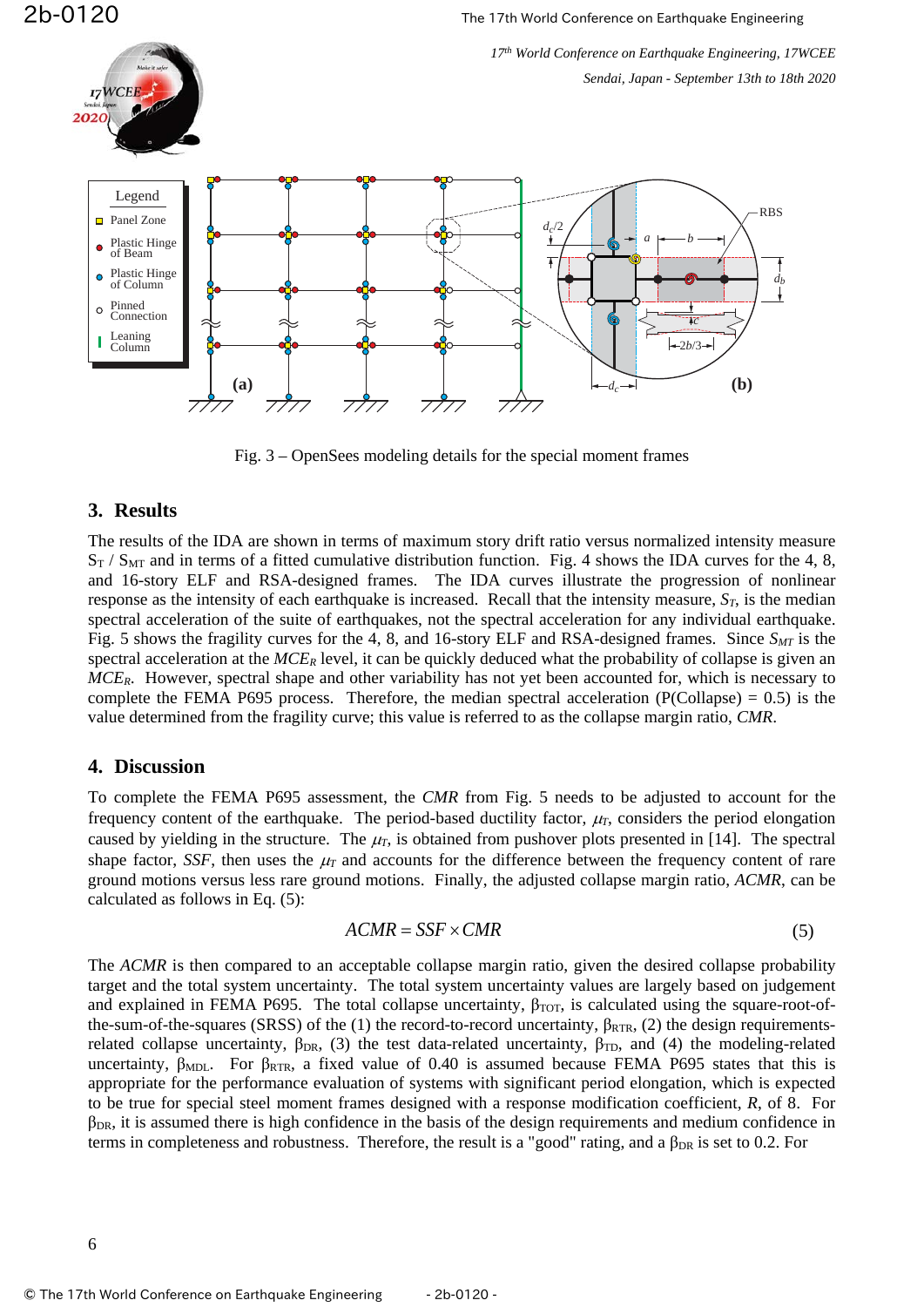17WCEE



<span id="page-6-0"></span>Fig. 4 – Incremental dynamic analysis curves for the (a) 4-story ELF, (b) 4-story RSA, (c) 8-story ELF, (d) 8-story RSA, (e) 16-story ELF, and (f) 16-story RSA-designed frames

 $\beta_{\text{TD}}$ , it is assumed there is high confidence the test results but a medium level of completeness and robustness of test results. This also gives a "good" rating, and a  $\beta_{TD}$  is set to 0.2. Lastly, for  $\beta_{MDL}$ , it is assumed that the accuracy and robustness of the models is high, but the representation of collapse characteristics is medium. This again gives a "good" rating, and a value of 0.2 is assigned. Now combining all the uncertainties using the SRSS, the total system collapse uncertainty is found to be 0.53. Using this total uncertainty number enables the determination of an acceptable value of *ACMR* from FEMA P695 Table 7-3, which is 1.96 for 10 % probability of collapse and 1.56 for 20 % probability of collapse. For a suite of new archetype building designs, the generally accepted collapse probability target is 10 % or less, given a MCER. It is recognized that for an individual building design, probability of collapse, given a  $MCE_R$ , may reach as high as 20 %, which is still considered acceptable. Therefore, since a limited suite of archetypes are investigated in this

7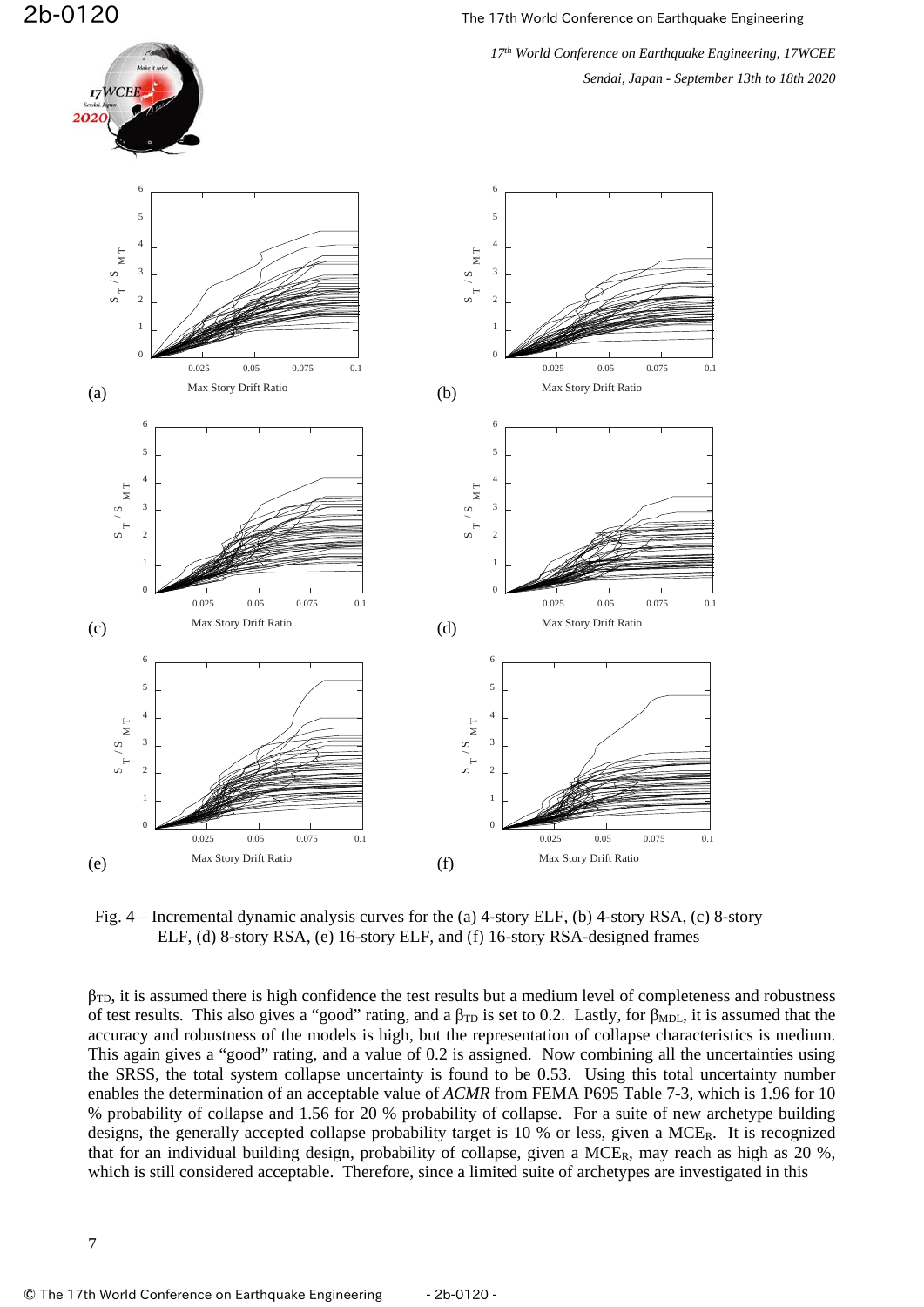

*17th World Conference on Earthquake Engineering, 17WCEE Sendai, Japan - September 13th to 18th 2020*



<span id="page-7-0"></span>Fig. 5 – Fitted fragility curves for the (a) 4-story ELF, (b) 4-story RSA, (c) 8-story ELF, (d) 8-story RSA, (e) 16-story ELF, and (f) 16-story RSA-designed frames

study, the targets of *ACMR*10% and *ACMR*20% are both presented.

[Table 1](#page-8-0) gives a summary of the FEMA P695 assessment with all relevant values. Note that the FEMA P695 assessment considers the building performance as a whole, not as individual components as done in ASCE 41. [Table 2](#page-8-1) gives a summary of a nonlinear performance assessment using ASCE 41 reported in [8]. The nonlinear dynamic assessment procedure in ASCE 41 is the most comparable to a collapse assessment using the FEMA P695 methodology. Four out of the six buildings do not pass the ASCE 41 nonlinear dynamic assessment due to deficient beam-to-column connections. The columns and the panel zones also fail in some of the buildings. In contrast, all of the buildings pass the nonlinear FEMA P695 assessment at the more stringent 10 % probability of collapse threshold. This supports the conclusion made in Harris and Speicher [5], in which the ASCE 41 nonlinear assessment methodology is overly-conservative.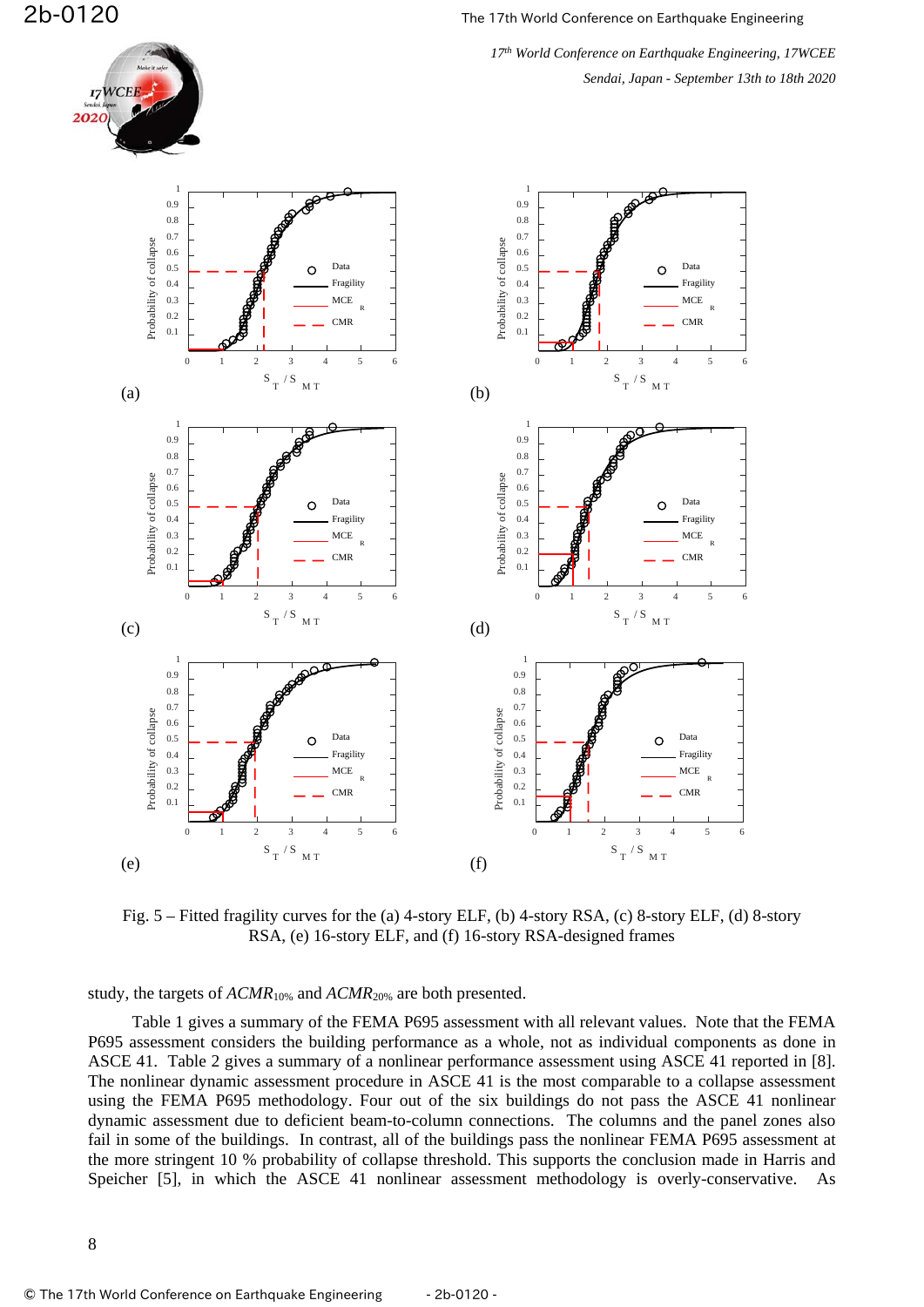

suggested in a follow-on set of journal papers by Speicher and Harris [9-11] and Maison and Speicher [21], ASCE 41 should investigate converting the acceptance criteria to a more robust measure that is not dependent on loading history. Acceptance criteria based on cumulative ductility demands (e.g., energybased) could be especially sensible for well-performing systems that meet current building code provisions. Older, more archaic, systems may still need to be assessed with the current ASCE 41 approach, given that failure modes may not be as well-known or controlled. Regardless, further research should explore updating the acceptance criteria in performance-based design to ensure robust measurement science.

<span id="page-8-0"></span>

|           | Assessment parameters |            |                    |            | Acceptance check (Pass/Fail = $P/F$ ) |               |             |      |               |             |      |
|-----------|-----------------------|------------|--------------------|------------|---------------------------------------|---------------|-------------|------|---------------|-------------|------|
| Building  | Static $\Omega$       | <b>CMR</b> | $\mu$ <sub>T</sub> | <b>SSF</b> | <b>ACMR</b>                           | $ACMR_{10\%}$ | $P/F$ ratio | P/F  | $ACMR_{20\%}$ | $P/F$ ratio | P/F  |
| $04$ -ELF | 2.78                  | 2.18       | 5.4                | 1.48       | 3.22                                  | 1.96          | 1.64        | Pass | 1.56          | 2.06        | Pass |
| $04$ -RSA | 2.22                  | 1.76       | 4.5                | 1.43       | 2.51                                  | 1.96          | 1.28        | Pass | 1.56          | 1.61        | Pass |
| $08$ -ELF | 2.61                  | 2.01       | 4.1                | 1.40       | 2.83                                  | 1.96          | 1.44        | Pass | 1.56          | 1.81        | Pass |
| $08-RSA$  | 1.85                  | 1.46       | 3.1                | 1.35       | 1.97                                  | 1.96          | 1.01        | Pass | 1.56          | 1.27        | Pass |
| $16$ -ELF | 1.92                  | 1.93       | 3.6                | 1.38       | 2.65                                  | 1.96          | 1.35        | Pass | 1.56          | 1.70        | Pass |
| $16$ -RSA | 1.68                  | 1.53       | 3.7                | 1.38       | 2.11                                  | 1.96          | 1.08        | Pass | 1.56          | 1.35        | Pass |

Table 1 – Summary of collapse performance evaluation for the suite special moment frames [14]

<span id="page-8-1"></span>Table 2 – Summary of predicted component performance by the nonlinear procedures for the collapse (CP) structural performance level (SPL) at the basic safety earthquake (BSE)-2 earthquake hazard level (EHL) for each archetype building (adapted from [8])

| <b>Building Height</b> | Design     | <b>Nonlinear Static</b> |      |      | Design     | Nonlinear Dynamic<br>(mean) |           |      |
|------------------------|------------|-------------------------|------|------|------------|-----------------------------|-----------|------|
|                        | Procedure  | ВC                      | CМ   | PZ   | Procedure  | BC                          | <b>CM</b> | PZ.  |
|                        | ELF        | Pass                    | Pass | Pass | ELF        | Pass                        | Pass      | Pass |
| 4-story                | <b>RSA</b> | Fail                    | Pass | Pass | <b>RSA</b> | Fail                        | Pass      | Pass |
|                        | ELF        | Pass                    | Fail | Pass | ELF        | Fail                        | Fail      | Pass |
| 8-story                | <b>RSA</b> | Pass                    | Fail | Pass | <b>RSA</b> | Fail                        | Fail      | Fail |
|                        | ELF        | Pass                    | Pass | Pass | ELF        | Pass                        | Pass      | Pass |
| 16-story               | <b>RSA</b> | Pass                    | Pass | Pass | <b>RSA</b> | Fail                        | Fail      | Pass |

Note: BC = beam-to-column connection, CM = column member, PZ = panel zone

### **5. Conclusions**

A set of steel special moment frames designed with current building standards and then assessed using ASCE 41 were shown to be deficient in previous investigations. To determine whether the building designs are indeed deficient, this paper presents the results of a FEMA P695 investigation. The results demonstrate that the current code-complying designed frames have less than or equal to a 10 % probability of collapse, given a risk-targeted maximum considered earthquake, for all cases assessed. This suggests ASCE 41 is overly-conservative in its assessment criteria. It is recommended that further study be done to address the conservatism of ASCE 41 implied in these results. It is then argued that a potential remedy is to migrate ASCE 41 assessment criteria into a cumulative-based or energy-based measure. This may be especially relevant for current code-conforming buildings or when using ASCE 41 as a performance-based alternative for new building design.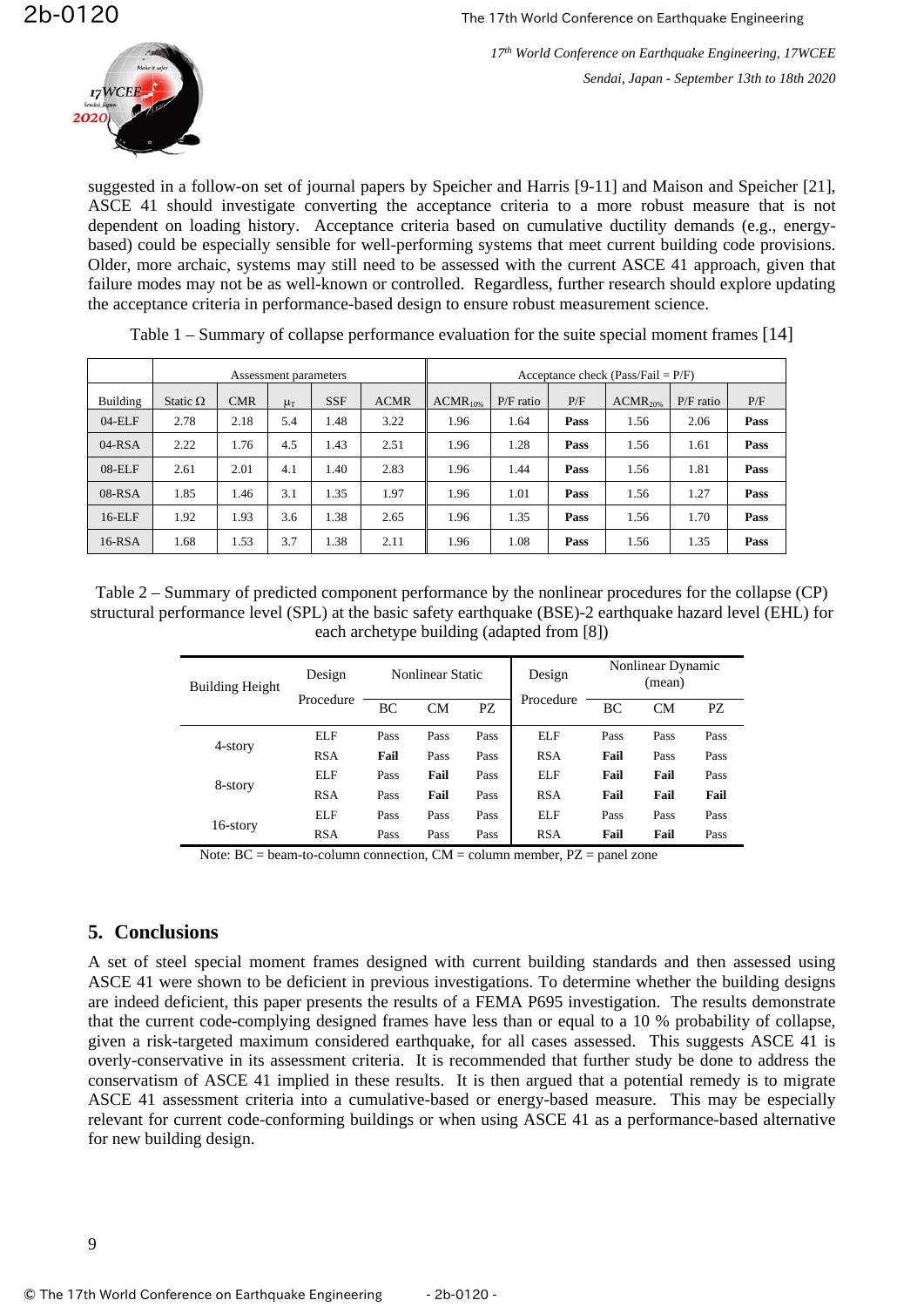#### **6. Disclaimer and Acknowledgements**

Commercial software may have been used in the preparation of information contributing to this paper. Identification in this paper is not intended to imply recommendation or endorsement by NIST, nor is it intended to imply that such software is necessarily the best available for the purpose. This work used the Extreme Science and Engineering Discovery Environment (XSEDE) through allocation MSS170023 supported by NSF grant number ACI-1548562.

The policy of the National Institute of Standards and Technology is to use the International System of Units in all its published materials. However, in this paper, some information is presented in U.S. customary units as this is the preferred system of units in the U.S. earthquake engineering industry. This paper is an official contribution of the U.S. National Institute of Standards and Technology; not subject to copyright in the United States.

# **7. References**

- [1] ASCE (2017): *Seismic Evaluation and Retrofit of Existing Buildings*, *ASCE/SEI 41-17*, American Society of Civil Engineers: Reston, VA.
- [2] ASCE (2017): *Minimum Design Loads for Buildings and Other Structures*, *ASCE/SEI 7-16*, American Society of Civil Engineers: Reston, VA.
- [3] AISC (2016): *Specification for Structural Steel Buildings*, *ANSI/AISC 360-16*, American Institute of Steel Construction: Chicago, IL.
- [4] AISC (2016): *Seismic Provisions for Structural Steel Buildings*, *ANSI/AISC 341-16*, American Institute of Steel Construction: Chicago, IL.
- [5] Harris JL, Speicher MS (2015): *Assessment of First Generation Performance-Based Seismic Design Methods for New Steel Buildings Volume 1: Special Moment Frames*, NIST Technical Note 1863-1, National Institute of Standards and Technology: Gaithersburg, MD.<https://doi.org/10.6028/NIST.TN.1863-1>
- [6] Harris JL, Speicher MS (2015): *Assessment of First Generation Performance-Based Seismic Design Methods for New Steel Buildings Volume 2: Special Concentrically Braced Frames*, NIST Technical Note 1863-2, National Institute of Standards and Technology: Gaithersburg, MD.<https://doi.org/10.6028/NIST.TN.1863-2>
- [7] Harris JL, Speicher MS (2015): *Assessment of First Generation Performance-Based Seismic Design Methods for New Steel Buildings Volume 3: Eccentrically Braced Frames*, NIST Technical Note 1868-3, National Institute of Standards and Technology: Gaithersburg, MD.<https://doi.org/10.6028/NIST.TN.1863-3>
- [8] Harris J, Speicher MS (2018): Assessment of Performance-Based Seismic Design Methods in ASCE 41 for New Steel Buildings: Special Moment Frames. *Earthquake Spectra*. 34(3): p. 977-999. [https://doi.org/10.1193/050117EQS079EP.](https://doi.org/10.1193/050117EQS079EP)
- [9] Speicher MS, Harris JL (2016): Collapse Prevention Seismic Performance Assessment of New Eccentrically Braced Frames using ASCE 41. *Engineering Structures*. 117: p. 344-357. [https://doi.org/10.1016/j.engstruct.2016.02.018.](https://doi.org/10.1016/j.engstruct.2016.02.018)
- [10]Speicher MS, Harris JL (2016): Collapse prevention seismic performance assessment of new special concentrically braced frames using ASCE 41. *Engineering Structures*. 126: p. 652-666. [https://doi.org/10.1016/j.engstruct.2016.07.064.](https://doi.org/10.1016/j.engstruct.2016.07.064)
- [11]Speicher MS, Harris JL (2018): Collapse Prevention seismic performance assessment of new buckling-restrained braced frames using ASCE 41. *Engineering Structures*. 164: p. 274-289. [https://doi.org/10.1016/j.engstruct.2018.01.067.](https://doi.org/10.1016/j.engstruct.2018.01.067)
- [12]FEMA (2009): *Quantification of Building Seismic Performance Factors*, *FEMA P695*, Federal Emergency Managament Agency: Washington, D.C.
- [13]McKenna F, Fenves GL (2016): *OpenSees command language manual. Version 2.5.0*, Pacific Earthquake Engineering Research Center: Berkeley, CA.

10